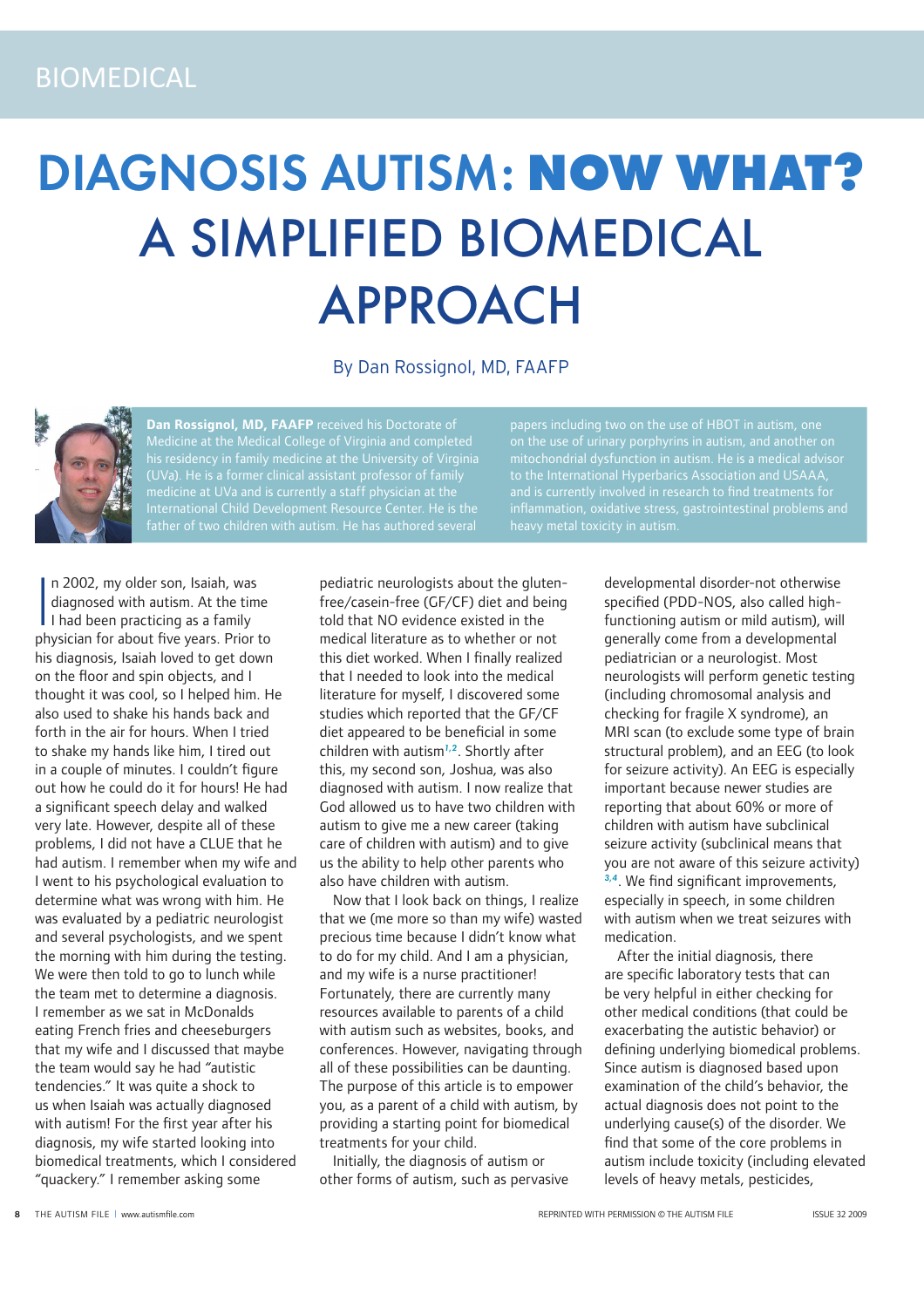and other chemicals) $5,6$ , inflammation (potentially in the gastrointestinal tract and brain) $7-9$ , oxidative stress (damage to tissue caused by free radicals, which are neutralized by antioxidants such as vitamins C and  $E$ <sup>10</sup>, impaired glutathione production (which is the body's main natural detoxifier and antioxidant)<sup>10</sup>, and impaired mitochondrial function (which

are responsible for producing ATP, or energy) $<sup>11</sup>$ . An in-depth discussion of</sup> each of these biomedical problems is beyond the scope of this article, but we will review simple laboratory tests and nutritional supplementation that any parent of a child with autism could start and which could potentially alleviate these problems and improve autistic behaviors.

## **Initial laboratory testing:**

In many cases, a physician will need to order these tests for you.

The Complete Blood Count (CBC) and Comprehensive Metabolic Panel (CMP) check for anemia, platelet count (a high count is consistent with inflammation), and liver and kidney function.

Thyroid. We find a significant number of children with autism who have hypothyroidism, which can mimic some of the symptoms of autism and impair development. A simple blood test called TSH can check for this problem.

Iron deficiency can cause inattention and concentration problems<sup>12</sup>. Low iron is also linked to lowered  $10^{13}$ . Iron supplementation in children with attention deficit hyperactivity disorder (ADHD) who have low iron levels has been shown to improve attention compared to a placebo  $14$ , and iron supplementation in children with autism has been shown to improve sleep<sup>15</sup>.

Ammonia and lactic acid are initial tests that can help determine if mitochondrial dysfunction exists, which can lead to low energy production and hypotonia (low muscle tone)<sup>11</sup> and is potentially treatable with supplements like coenzyme Q10 and L-carnitine.

Cholesterol. A cholesterol count less than 145 mg/dl in typical children has been shown to increase defiance and irritability and increase the chances of school suspension by three-fold<sup>16</sup>. Supplementation with cholesterol in some children with autism may be beneficial <sup>17</sup>.

Cysteine is the precursor to glutathione and is the rate-limiting step for glutathione production. Low levels of cysteine reflect impaired glutathione production or increased glutathione utilization due to oxidative stress<sup>18</sup>.

Lead has been shown in some studies to contribute to autistic behaviors in some children<sup>19,20</sup>. An elevated blood lead level reflects ongoing exposure and should prompt an investigation to find possible sources of lead in the house or environment.

Magnesium has a calming effect, and lower levels have been found in children with ADHD<sup>21</sup> and autism<sup>22</sup>. Magnesium supplementation can decrease hyperactivity<sup>23</sup> and improve certain autistic behaviors $^{22}$ .

**Testosterone**. A small percentage of children with autism have elevated testosterone<sup>24</sup>, which can lead to aggression.

The organic acid panel (OAT) is a specialized test that can measure markers of yeast, Clostridia, and other markers such as vitamin levels and mitochondrial function.

Urinary porphyrin concentrations can reflect increased heavy metal or pesticide levels in the kidney and are markers of the metal burden in the body<sup>5</sup>.

Urinary neopterin is a marker of inflammation and tends to reflect autoimmunity in some children with autism<sup>25</sup>. Elevated neopterin often predicts positive responses to anti-inflammatory treatments.

Urinary oxidized DNA and RNA are markers of oxidative stress inside the cell<sup>26</sup>, and children with elevated levels often have improvements with antioxidants.

Urinary isoprostane is a marker of oxidative stress outside the cell<sup>26</sup>. Again, antioxidants can be helpful when this is elevated.

Stool testing can check for the presence of inflammation, dysbiosis (increased levels of yeast and abnormal bacteria), digestion, and absorption.



### **Initial treatments:**

There are certain treatments that parents can use to help improve certain behaviors in children with autism (and ADHD). The ideal treatment would be one that is wellstudied, proven to be effective compared to a placebo, not too expensive, safe and tolerable, and can be done at home. Not many nutritional supplements fit into this category but several do. Many of these supplements are antioxidants that help to lower oxidative stress, which is a common finding in both ADHD<sup>27</sup> and autism<sup>18</sup>. With the use of an evidence-based medicine approach, parents can get started with some simple biomedical treatments based upon the above laboratory testing and/ or the child's behaviors. For example, if oxidative stress is elevated, then antioxidants can be added. If a child has an attention problem, then supplements or dietary changes could be made that have been shown to improve attention.

Diet: Several studies have shown improvements in certain autistic behaviors, such as social isolation, communication, and overall behavior, with the use of a gluten-free/casein-free diet<sup>1,2,28</sup>. Food additives, colorings, and preservatives can increase hyperactivity in typical children  $^{29}$ , so avoiding these products can be helpful. In children with autism, testing for food allergies and eliminating reactive foods has been shown to improve certain autistic behaviors <sup>30</sup>. An organic diet can be helpful in eliminating pesticide exposures in children 31.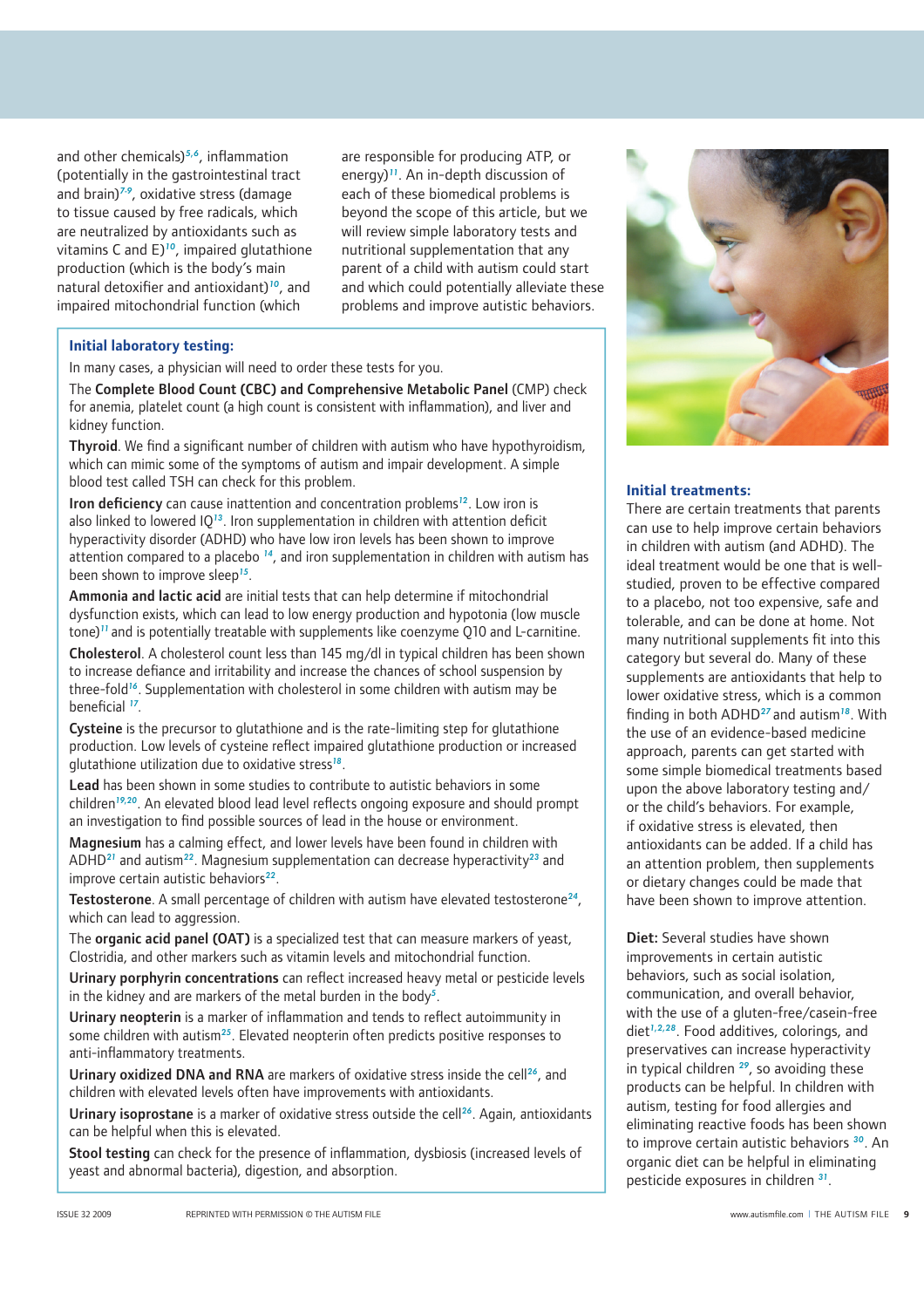# BIOMEDICAL

A ketogenic diet can be helpful in some children with autism<sup>32</sup>. It should be noted that the use of specialized diets should be closely monitored by a physician or nutritionist.

Sleep: If this is a problem, I usually start with trying to improve sleep because autistic behaviors are usually worsened with sleep deprivation<sup>33</sup>. One recent study revealed a defect in the ASMT gene that resulted in less melatonin production in some children with autism (this defect was also found in some of the parents) $34$ . Several studies have shown improvement in sleep with the use of melatonin in autism<sup>35,36</sup> and ADHD<sup>37</sup>. Melatonin at doses of 1-3 mg at bedtime is safe.

Multivitamin: A general moderate-dose multivitamin has been shown to improve sleep and gastrointestinal problems in children with autism when compared to a placebo<sup>38</sup>.

Vitamin C: In a double-blind, placebocontrolled study, vitamin C (about 100 mg/kg) was shown to reduce stereotypical behavior (stimming) in individuals with autism compared to a placebo $39$ .

Methylcobalamin and folinic acid: Two studies have reported some improvements in certain autistic behaviors with the use of subcutaneous methylcobalamin injections (75 mcg/kg, requires a prescription) and oral supplementation of folinic acid (400 mcq twice a day)<sup>10-40</sup>. Methylcobalamin can also be given orally.

Zinc: Deficiency has been correlated with inattention in children with ADHD<sup>41</sup>. Zinc deficiency has also been reported in autism<sup>42</sup>. In one study of 400 children, the use of zinc sulfate (150 mg/day that provided 40 mg/day of elemental zinc) was shown to improve ADHD symptoms compared to a placebo $43$ .

Magnesium and vitamin B-6: The use of these (given together) has been shown to improve autistic behaviors, including social interaction, communication, and stereotypical behaviors $22$ , and improve hyperactivity in some children<sup>44</sup>. Typical doses are: magnesium at 6 mg/kg/day

and vitamin B-6 at 0.6 mg/kg/day<sup>22</sup>; sometimes higher doses are used under physician supervision.

Pycnogenol: This has been shown to increase glutathione levels in children with ADHD<sup>45</sup>, decrease oxidative stress<sup>46</sup>, and improve attention, coordination, concentration, and hyperactivity compared to a placebo<sup>47</sup>. A typical dose is 1-2 mg/kg/day.

Carnitine: Deficiency has been described in some children with autism<sup>48</sup> and can impair mitochondrial function $11$ . In one study of children with Rett syndrome, L-carnitine significantly improved sleep efficiency, energy level, and communication<sup>49</sup>. Carnitine has also been shown to improve attention and aggression in children with ADHD<sup>50</sup> as well as lessen hyperactivity $51$ . Generally, we use 50-100 mg/kg/day of L-carnitine or Acetyl-L-carnitine (preferring the latter as it penetrates into the brain better).

Carnosine: This has strong antioxidant properties and also has been shown to decrease seizure activity. In one study, L-carnosine (400 mg twice a day) improved speech and social behavior compared to a placebo in children with autism $52$ .

Omega-3 fatty acids: Deficiency has been shown to increase hyperactivity, conduct problems, anxiety, and temper  $t$ antrums in typical children $53$ . Infants not receiving omega-3 fatty acid supplementation in breast milk or infant formula are about 2-4 times more likely to develop autism $54$ . Several studies have demonstrated improvements with the use of omega-3 fatty acids in children with developmental coordination disorder $55$ , ADHD<sup>56</sup>, and autism<sup>57,58</sup>. Omega-3 fatty acids can also have anti-seizure effects [59]. I usually recommend about 800 mg of EPA and 800 mg of DHA (sometimes higher), which is the approximate dose used in a recent double-blind placebo-controlled study of children with autism showing improvements in hyperactivity and stereotypical behavior<sup>58</sup>. I also generally recommend starting antioxidants before omega-3 fatty acid

supplementation.

Even though these treatments are available without a prescription, it is best to be under a physician's supervision when using these supplements and implementing significant dietary changes. Furthermore, a physician may be required to obtain certain laboratory tests and methylcobalamin injections. However, the supplements listed in this article are generally well-tolerated and can be helpful in improving certain behaviors in children with autism and ADHD. I would recommend sitting down with your child's physician to discuss these potential treatment options. May God bless you and your child as you journey together towards improvements and, I pray, eventual healing.

## **Table 1**

Doses of antioxidants and other supplements (based on the studies reviewed):

Vitamin C: 100 mg/kg/day

Acetyl-L-carnitine: 50-100 mg/kg/day

L-carnosine: 200-400 mg twice a day

Pycnogenol: 1-2 mg/kg/day

Methylcobalamin injections: 75 mcg/ kg 2-3 times per week

Folinic acid: 400 mcg twice a day

Omega-3 fatty acids: approx. 800 mg/day EPA and approx. 800 mg/day DHA

Zinc: 20-40 mg/day of elemental zinc Melatonin: 1-3 mg, 30 minutes before bedtime

Magnesium: 6 mg/kg/day Vitamin B-6: 0.6 mg/kg/day